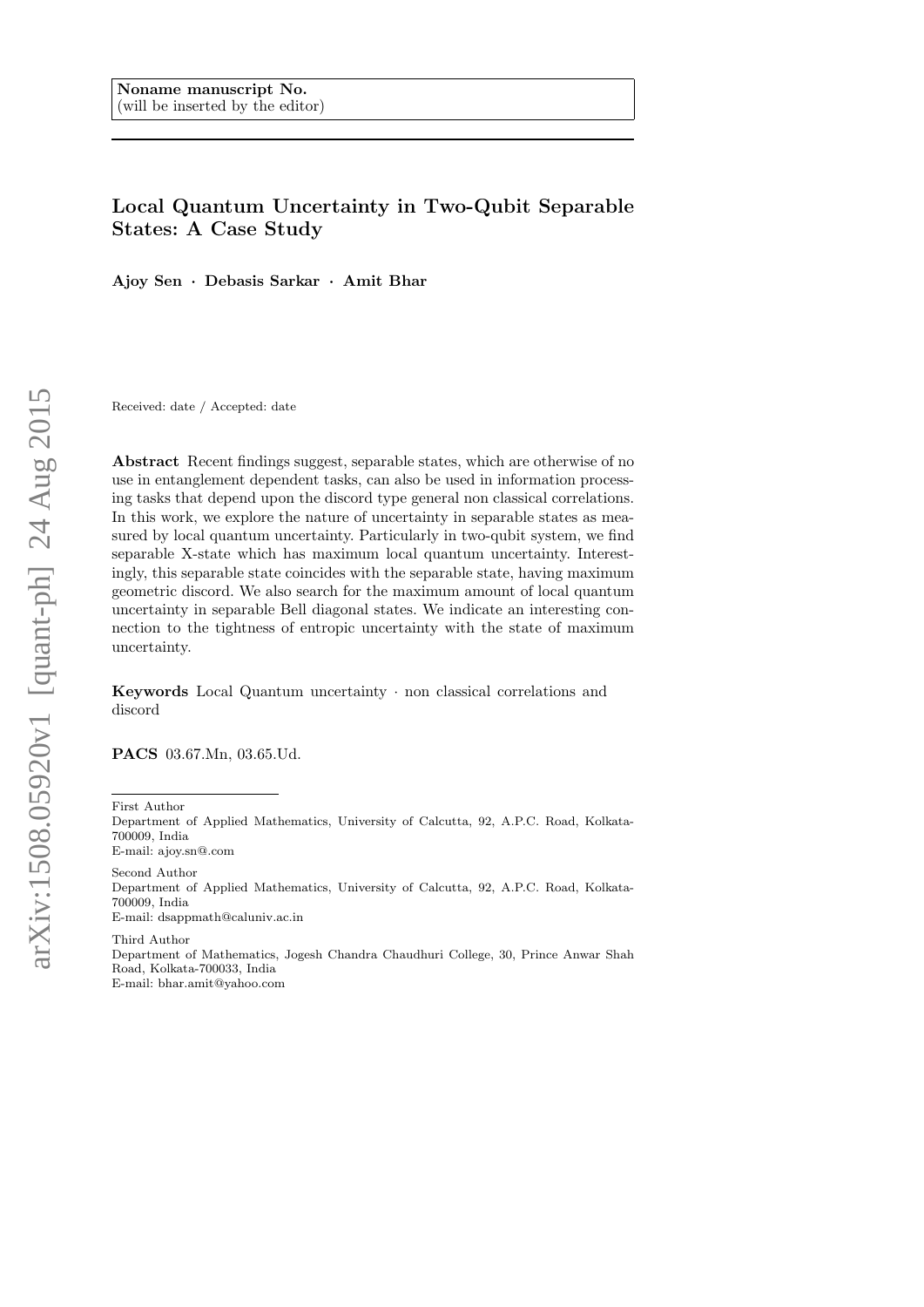### 1 Introduction

As a measure of non classical correlation beyond entanglement, discord<sup>[1</sup>, [2,](#page-9-1)[3\]](#page-9-2) has generated lot of interest in recent years. Numerous literature has been engaged in understanding its precise role in both the quantum computing and information theoretic tasks, e.g., DQC1 model [\[4,](#page-9-3)[5,](#page-9-4)[6\]](#page-9-5), Grover search algorithm<sup>[\[7\]](#page-9-6)</sup>, remote state preparation<sup>[\[8,](#page-9-7) [9\]](#page-9-8)</sup>, state merging<sup>[\[10,](#page-9-9) [11\]](#page-9-10)</sup> entanglement distribution  $[12,13]$  $[12,13]$ , state discrimination  $[14,15,16,17]$  $[14,15,16,17]$  $[14,15,16,17]$  $[14,15,16,17]$ , two-qubit state ordering[\[18\]](#page-9-17), quantum cryptography[\[19\]](#page-9-18). Recently, an operational method of using discord, as a resource, has been experimentally established [\[20\]](#page-9-19) and an interesting connection between discord and interferometric power of quantum state has been established [\[21\]](#page-9-20). Several other versions of discord have also been proposed[\[3\]](#page-9-2) including geometric and relative entropic discord.

Measurement, in general, disturbs a quantum state. Classically, we can measure any two observable with arbitrary accuracy. However, such kind of measurement is not possible in quantum theory even if we use flawless measurement device. Heisenberg uncertainty principal provides the precession in such kind of measurement. No quantum state shows uncertainty under the measurement of single global observable. However, measurement of a single local observable can manifest uncertainty in a quantum state. Uncertainty in a quantum state can arise due to its classical mixing or due to its noncommutativity with the measuring observable. Girolami *et al.* [\[22\]](#page-9-21) have introduced the concept of local quantum uncertainty (LQU, in short) as a measure of minimum uncertainty by measurement of a single local observable on a quantum state. This quantity identifies the true quantum part of error which arises due to non-commutativity between state and observable and it does not change under classical mixing. Zero uncertainty implies the existence of quantum certain (commutative) local observable corresponding to the state. Every entangled state possesses this kind of uncertainty, i.e., there is no quantum certain local observable for any entangled state. Even, mixed separable states can show the same characteristic. The only class of states which remain invari-ant under such local measurement is the states with zero quantum discord[\[1\]](#page-9-0). Thus the non-zero discord state show uncertainty under the measurement of a single local observable.

For a bi-partite quantum state  $\rho_{AB}$ , local quantum uncertainty(LQU) is defined as,

<span id="page-1-0"></span>
$$
\mathcal{U}_A^A(\rho_{AB}) := \min_{K^A} I(\rho_{AB}, K^A) \tag{1}
$$

The quantity I denotes skew Information, defined by Wigner and Yanase<sup>[\[23\]](#page-9-22)</sup> as,

$$
I(\rho, K) := -\frac{1}{2} \text{tr}\{ [\sqrt{\rho}, K]^2 \}
$$
 (2)

and clearly it is a measure of non-commutativity between a quantum state and an observable. The minimization in  $(1)$  is performed over all local *maximally informative observable* (or non-degenerate spectrum  $\Lambda$ )  $K^{\Lambda} = K^{\Lambda}_{A} \otimes \mathbb{I}$ .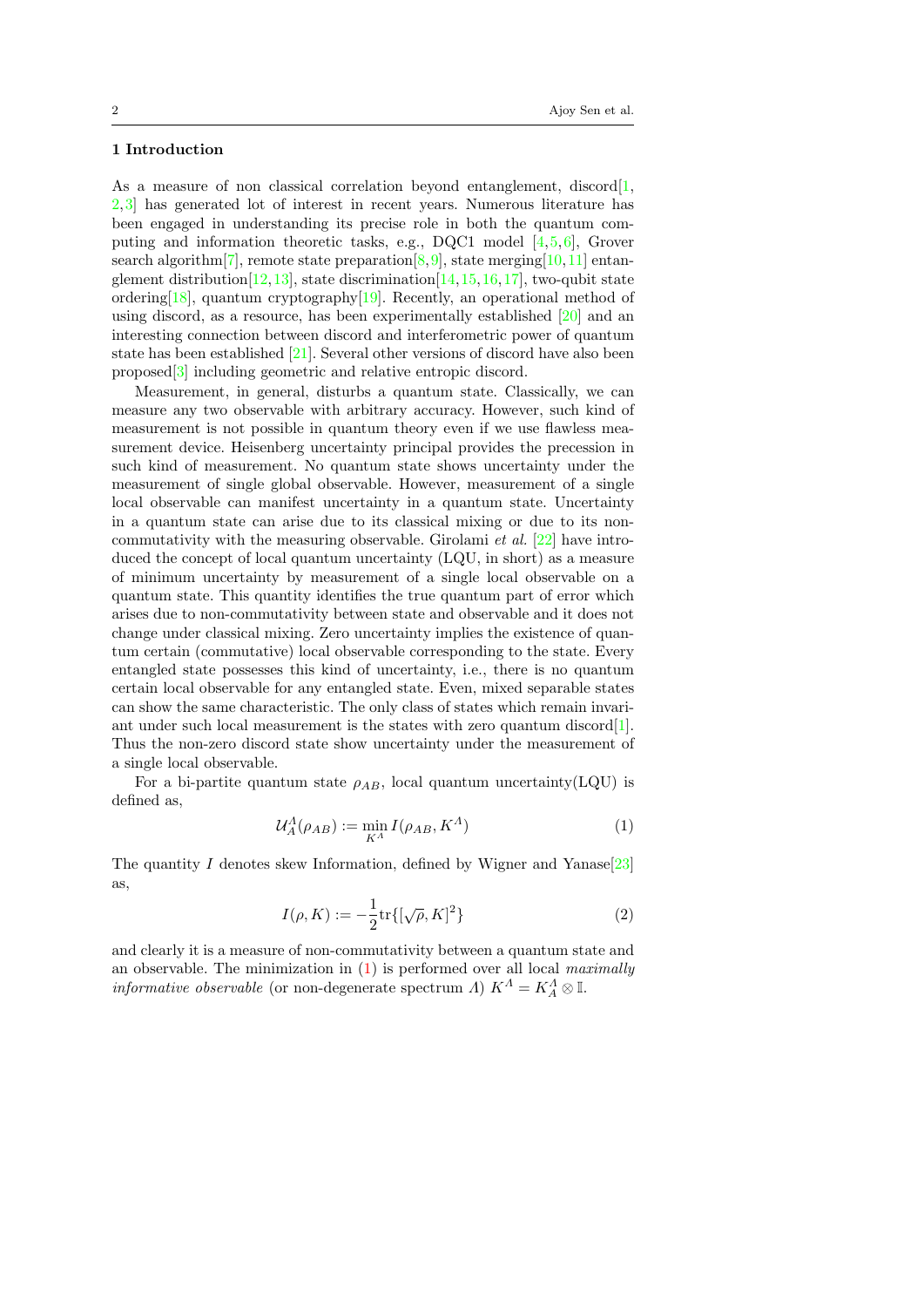Local quantum uncertainty is inherently an asymmetric quantity. It is invariant under local unitary operations. It vanishes for states with zero discord. For pure bi-partite states, it reduces to a entanglement monotone(linear entropy of reduced subsystems). In, two-qubit system all  $\Lambda$  dependent quantities become proportional and the dependency on  $\Lambda$  can be dropped. So, LQU can be taken as a measure of bi-partite quantumness in two-quit system.

Local quantum uncertainty has been calculated in DQC1 model and it can explain quantum advantages by separable states like discord. LQU also have significant application in quantum metrology. It has close connection to quantum Fisher information  $[24,25]$  $[24,25]$  due to the link between Fisher information metric and skew information  $[26, 27]$  $[26, 27]$  $[26, 27]$ . It provides a upper bound to the variance of best estimator of the parameter in parameter estimation protocol. LQU has geometrical significance in terms of Hellinger distance[\[28\]](#page-9-27) between the state and its least disturbed counterpart after root of unity local unitary operation. More specifically, for a quantum state  $\rho$ ,  $\mathcal{U}_A(\rho) = D_H(\rho, K^A \rho K^A)$ , where More specifically, for a quantum state  $\rho$ ,  $\alpha_A(\rho) = \Delta_H(\rho, K \rho K)$ , where  $D_H^2(\rho, \chi) := \frac{1}{2} \text{tr} \{ (\sqrt{\rho} - \sqrt{\chi})^2 \}$  is the squared Hellinger distance and  $K^A$  is root of unity operation on party A.

Explicit closed form of LQU has been derived only for some symmetric class of states and for simple systems [\[22,](#page-9-21) [29\]](#page-9-28). For a quantum state  $\rho$  of  $2 \otimes n$ system,

$$
U_A(\rho) = 1 - \lambda_{max}(\mathcal{W})
$$
\n(3)

where  $\lambda_{max}$  is the maximum eigenvalue of the matrix  $W = (w_{ij})_{3 \times 3}$ ,  $w_{ij}$ where  $\lambda_{max}$  is the maximum eigenvalue of the matrix  $\mathcal{W} = (w_{ij})_{3 \times 3}$ ,  $w_{ij} =$ <br>  $\text{tr}\{\sqrt{\rho}(\sigma_i \otimes \mathbb{I})\sqrt{\rho}(\sigma_j \otimes \mathbb{I})\}$  and  $\sigma_i$ 's are standard Pauli matrices in this case. In two-qubit system, Bell states achieve maximum uncertainty value 1, which shows that the definition of LQU is normalized. Since, LQU indicates non zero value for separable state, so it will be interesting to investigate on "how much we can do with separable state?" i.e., maximum uncertainty we can achieve with separable state. LQU provides a guaranteed upper bound to the variance of best estimator of parameter in parameter estimation protocol. The maximal value will provide the limit of precession which can be achieved using separable states in such metrological task. Our next curiosity will be whether there is any connection between such separable states with maximum LQU and maximum geometric discord. The problem is in fact a mathematical optimization problem over all separable states  $(S)$  as,

$$
\max_{\rho \in S} \mathcal{U}_A(\rho) = \max_{\rho \in S} (1 - \lambda_{max}(\mathcal{W}))
$$
  
= 1 - \min\_{\rho \in S} (\lambda\_{max}(\mathcal{W})) (4)

i.e., we need to find out the minimum of  $\lambda_{max}(\mathcal{W})$  over all separable states. We will begin form separable X class of states. This is an important subclass of states as it contains Bell diagonal states and Werner states. This class of states are frequently encountered in studying quantum dynamics, condensed matter systems, etc [\[30,](#page-10-0)[31,](#page-10-1)[32,](#page-10-2)[33,](#page-10-3)[34\]](#page-10-4).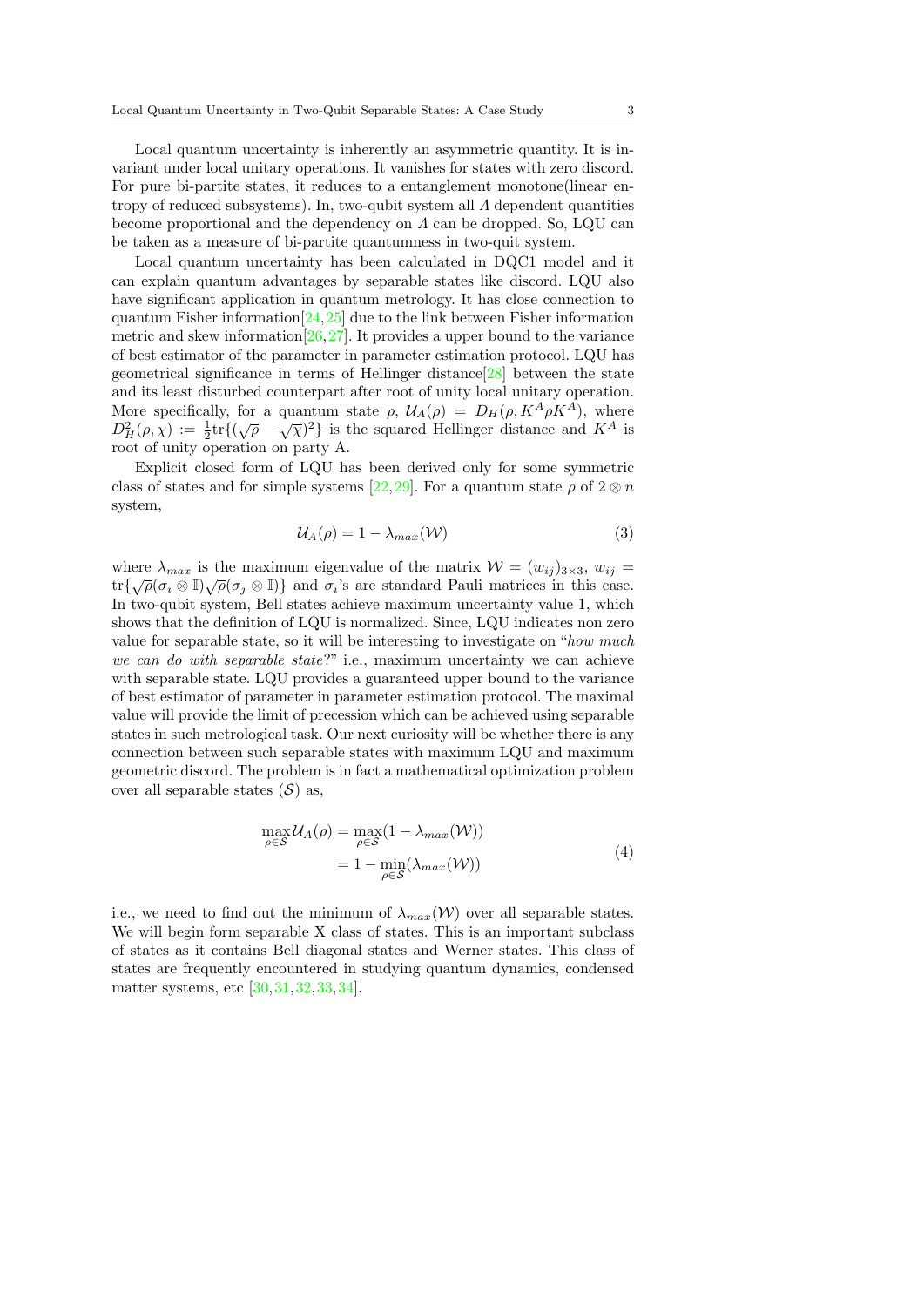## 2 LQU in Separable X-state

Here we will start with the standard way of parameterizing a two-qubit X state. Let us, first, consider any two-qubit state  $\rho$  in the form,

 $\overline{ }$ 

$$
\rho = \begin{pmatrix} a_{11} & 0 & 0 & a_{14} \\ 0 & a_{22} & a_{23} & 0 \\ 0 & a_{32} & a_{33} & 0 \\ a_{41} & 0 & 0 & a_{44} \end{pmatrix}
$$
 (5)

The elements of the matrix satisfy,

$$
a_{14} = a_{41}^{\dagger}, \quad a_{23} = a_{32}^{\dagger} \quad \text{(Complex Conjugation)}
$$
\n
$$
\sum_{i=1}^{4} a_{ii} = 1, \quad \text{(Normalization)}
$$
\n
$$
a_{11}a_{44} \ge a_{14}^2, \quad a_{22}a_{33} \ge a_{23}^2, \quad \text{(Positivity)}
$$
\n
$$
(6)
$$

The state contains seven independent parameter. However, LQU is local unitary invariant and we can easily drive out the phases from off diagonal element by mere local unitary operation. Hence, we are left with only five positive real parameters and henceforth with out loss of generality we will consider all  $a_{ij}$ 's as real and non negative. This X state has four real eigenvalues  $\lambda_0$ ,  $\lambda_1$ ,  $\lambda_2$ ,  $\lambda_3$ and corresponding eigenvectors are  $|v'_0\rangle, |v'_1\rangle, |v'_2\rangle, |v'_3\rangle$ . Here,  $\lambda_i$ 's and  $|v'_i\rangle$ 's have dependence on  $a_{ij}$ 's. Thus,  $\rho$  can be decomposed as  $\rho = \sum_{i=0}^{3} \lambda_i |v_i\rangle\langle v_i|$ with  $|v_i\rangle$  being the normalized form of  $|v'_i\rangle$ . The state vectors  $|v_i\rangle$ 's are mutually orthonormal and we can easily write  $\sqrt{\rho} = \sum_{i=0}^3 \sqrt{\lambda_i} |v_i\rangle\langle v_i|$ . After a bit vectors  $|v_i\rangle$  s are mutu-<br> $\sqrt{\lambda_i}|v_i\rangle\langle v_i|$ . After a bit simplification it reads,

$$
\sqrt{\rho} = \begin{pmatrix} \alpha_1 & 0 & 0 & \alpha_5 \\ 0 & \alpha_2 & \alpha_6 & 0 \\ 0 & a_6 & \alpha_3 & 0 \\ \alpha_5 & 0 & 0 & \alpha_4 \end{pmatrix}
$$
(7)

with

$$
\alpha_1 = \left(\frac{\sqrt{\lambda_0}\omega_0^2}{\omega_0^2 + 1} + \frac{\sqrt{\lambda_1}\omega_1^2}{\omega_1^2 + 1}\right)
$$
\n
$$
\alpha_2 = \left(\frac{\sqrt{\lambda_2}\omega_2^2}{\omega_2^2 + 1} + \frac{\sqrt{\lambda_3}\omega_3^2}{\omega_3^2 + 1}\right)
$$
\n
$$
\alpha_3 = \left(\frac{\sqrt{\lambda_2}}{\omega_2^2 + 1} + \frac{\sqrt{\lambda_3}}{\omega_3^2 + 1}\right)
$$
\n
$$
\alpha_4 = \left(\frac{\sqrt{\lambda_0}}{\omega_0^2 + 1} + \frac{\sqrt{\lambda_1}}{\omega_1^2 + 1}\right)
$$
\n
$$
\alpha_5 = \left(\frac{\sqrt{\lambda_0}\omega_0}{\omega_0^2 + 1} + \frac{\sqrt{\lambda_1}\omega_1}{\omega_1^2 + 1}\right)
$$
\n
$$
\alpha_6 = \left(\frac{\sqrt{\lambda_2}\omega_2}{\omega_2^2 + 1} + \frac{\sqrt{\lambda_3}\omega_3}{\omega_3^2 + 1}\right)
$$
\n(8)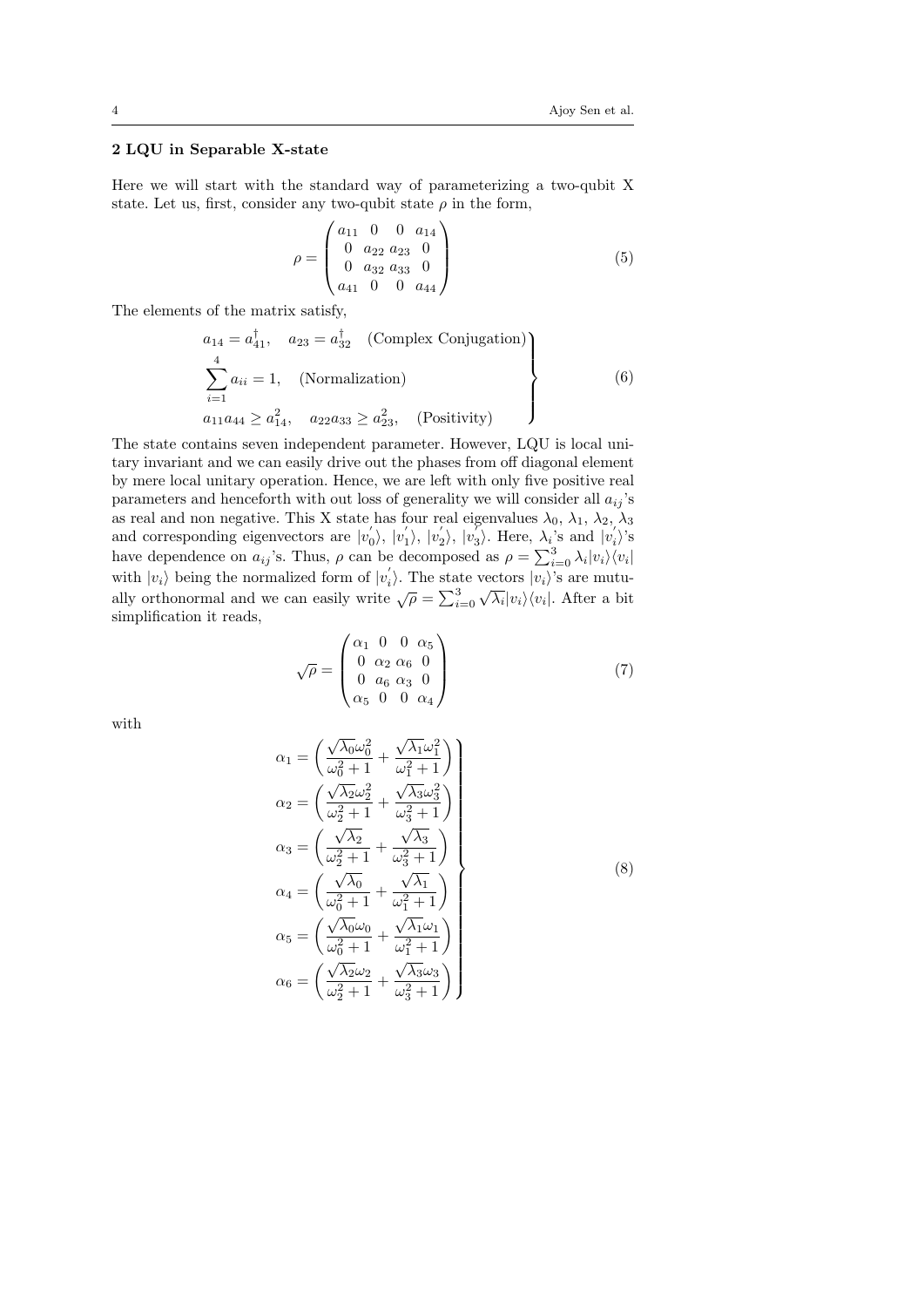and

$$
\omega_0 = \left(\frac{a_{11} - a_{14} + \lambda_0 - \lambda_1}{2a_{14}}\right)
$$
  
\n
$$
\omega_1 = \left(\frac{a_{11} - a_{14} - \lambda_0 + \lambda_1}{2a_{14}}\right)
$$
  
\n
$$
\omega_2 = \left(\frac{a_{22} - a_{33} + \lambda_2 - \lambda_3}{2a_{23}}\right)
$$
  
\n
$$
\omega_3 = \left(\frac{a_{11} - a_{14} - \lambda_2 + \lambda_3}{2a_{23}}\right)
$$
\n(9)

We also have the relation  $\langle v_i' | v_i' \rangle = \omega_i^2 + 1$ . According to the definition of LQU, and it turns out that,  $W = \text{Diag}(2(\alpha_1\alpha_3 + \alpha_2\alpha_4 + \alpha_5\alpha_6), 2(\alpha_1\alpha_3 + \alpha_2\alpha_4 \alpha_5 \alpha_6$ ),  $\sum_{i=1}^6 \alpha_i^2 - 3\alpha_5^2 - 3\alpha_6^2$ ). Let us define,

$$
w_{11} = 2(\alpha_1 \alpha_3 + \alpha_2 \alpha_4 + \alpha_5 \alpha_6) w_{22} = 2(\alpha_1 \alpha_3 + \alpha_2 \alpha_4 - \alpha_5 \alpha_6) w_{33} = \left(\sum_{i=1}^{6} \alpha_i^2 - 3\alpha_5^2 - 3\alpha_6^2\right)
$$
 (10)

Till now, we have not taken into account the separability condition. PPT (Positive partial transpose) criteria works as a necessary and sufficient condition of separability in two-qubit system. PPT criteria gives the following two separability conditions,

$$
a_{11}a_{44} \ge a_{23}^2 \qquad \text{and} \qquad a_{22}a_{33} \ge a_{14}^2 \tag{11}
$$

These two conditions are dual to the original positivity constraints. We can write an optimization problem of LQU over all separable X-states as,

Minimize 
$$
\lambda_{max}(W) = \max\{w_{11}, w_{22}, w_{33}\}
$$
  
\nSubject to :  
\n $a_{14} \le \min(\sqrt{a_{11}a_{44}}, \sqrt{a_{22}a_{33}})$   
\n $a_{23} \le \min(\sqrt{a_{11}a_{44}}, \sqrt{a_{22}a_{33}})$   
\n $\sum a_{ii} = 1$   
\n $a_{ij} \ge 0, \quad \forall i, j$  (12)

<span id="page-4-0"></span>If  $\lambda_{max}^*$  is the solution of the minimization problem, we will have maximum LQU,  $\mathcal{U}_A^* = \max(1 - \lambda_{max}) = 1 - \lambda_{max}^*$ . Now let us consider the case  $\alpha_5 \alpha_6 \geq 0$ . In this case,  $w_{11} \geq w_{22}$ . Hence  $\lambda_{max}(\mathcal{W}) = \max\{w_{11}, w_{33}\}$ . Depending upon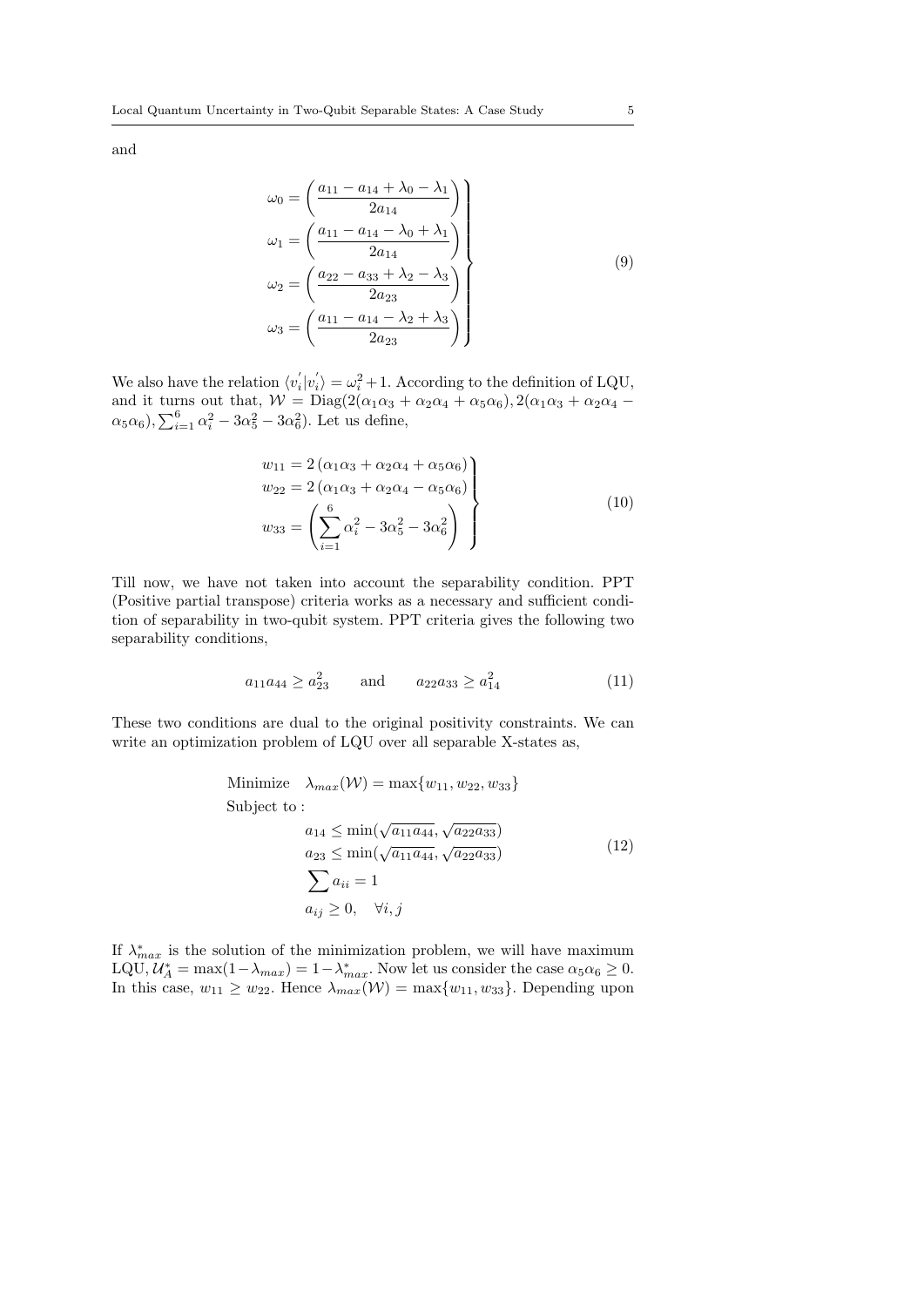<span id="page-5-0"></span>the sign of  $w_{11} - w_{33}$  we formulate two optimization problems from [\(12\)](#page-4-0) as,

Minimize 
$$
\lambda_{max}(W) = w_{33}
$$
  
\nSubject to :  
\n
$$
w_{11} \le w_{33}
$$
\n
$$
\alpha_5 \alpha_6 \ge 0
$$
\n
$$
a_{14} \le \min(\sqrt{a_{11} a_{44}}, \sqrt{a_{22} a_{33}})
$$
\n
$$
a_{23} \le \min(\sqrt{a_{11} a_{44}}, \sqrt{a_{22} a_{33}})
$$
\n
$$
\sum_{i} a_{ii} = 1
$$
\n
$$
a_{ij} \ge 0, \quad \forall i, j
$$
\n(13)

<span id="page-5-1"></span>and

Minimize  $\lambda_{max}(\mathcal{W}) = w_{11}$ Subject to :

$$
w_{33} \le w_{11}
$$
  
\n
$$
\alpha_5 \alpha_6 \ge 0
$$
  
\n
$$
a_{14} \le \min(\sqrt{a_{11} a_{44}}, \sqrt{a_{22} a_{33}})
$$
  
\n
$$
a_{23} \le \min(\sqrt{a_{11} a_{44}}, \sqrt{a_{22} a_{33}})
$$
  
\n
$$
\sum a_{ii} = 1
$$
  
\n
$$
a_{ij} \ge 0, \quad \forall i, j
$$
\n(14)

In the first case [\(13\)](#page-5-0), after simplifying, we get  $U_A = 4 \max{\{\alpha_5^2 + \alpha_6^2\}}$  and in the second case [\(14\)](#page-5-1),  $U_A = \max\{(\alpha_1 - \alpha_3)^2 + (\alpha_2 - \alpha_4)^2 + 2(\alpha_5 - \alpha_6)^2\}.$ A little simple calculation and the form of constraints in the optimization √ problem suggest us to choose  $a_{11} = a_{22}$ ,  $a_{33} = a_{44}$  and  $a_{14} = a_{23} = \sqrt{a_{11} a_{33}}$ for the sake of minimization purpose and we get  $w_{11} = 4(a_{11} - a_{33})^2$  and  $w_{33} = 16a_{11}a_{33}$ . We also need to consider normalization condition  $a_{11} + a_{33} = \frac{1}{2}$ . Under these constraints, after solving, we get  $a_{11} = \frac{\sqrt{2}+1}{4\sqrt{2}}$ ,  $a_{33} = \frac{\sqrt{2}-1}{4\sqrt{2}}$ .  $\frac{\sqrt{2}+1}{4\sqrt{2}}, a_{33} = \frac{\sqrt{2}-1}{4\sqrt{2}}$  $\frac{\sqrt{2}-1}{4\sqrt{2}}$ . The regions corresponding to the two optimization problem are shown in  $(1)$ . Exactly similar analysis follows if we choose  $\alpha_5 \alpha_6 < 0$ . In this case we get  $a_{11} = \frac{\sqrt{2}-1}{4\sqrt{2}}$  $\frac{\sqrt{2}-1}{4\sqrt{2}}, a_{33} = \frac{\sqrt{2}+1}{4\sqrt{2}}$  $\frac{\sqrt{2}+1}{4\sqrt{2}}$ . The sates corresponding to both the solutions are merely connected by local unitary  $\sigma_x \otimes \sigma_x$ . Hence we obtain a unique (up to local unitaries) rank-2 separable X-state  $\rho^*$  with  $\mathcal{U}_A^* = \frac{1}{2}$ .

$$
\rho^* = \frac{1}{4} \begin{pmatrix} \frac{\sqrt{2}+1}{\sqrt{2}} & 0 & 0 & \frac{1}{\sqrt{2}} \\ 0 & \frac{\sqrt{2}+1}{\sqrt{2}} & \frac{1}{\sqrt{2}} & 0 \\ 0 & \frac{1}{\sqrt{2}} & \frac{\sqrt{2}-1}{\sqrt{2}} & 0 \\ \frac{1}{\sqrt{2}} & 0 & 0 & \frac{\sqrt{2}-1}{\sqrt{2}} \end{pmatrix}
$$
(15)

Interestingly, exactly same state (up to local unitaries) was shown[\[35\]](#page-10-5) to have maximum geometric discord among separable X-states.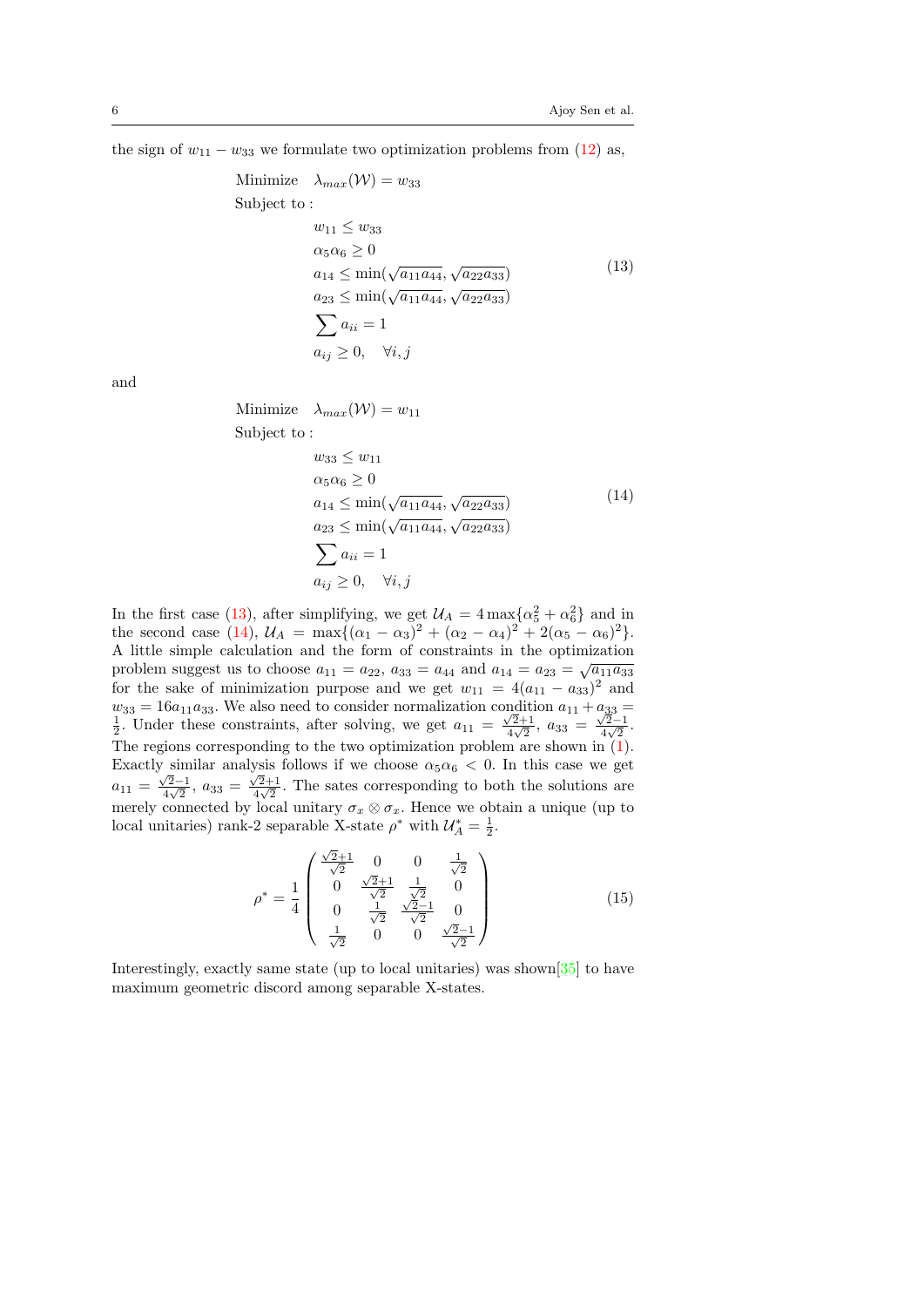

<span id="page-6-0"></span>Fig. 1 (color online) The figure shows the region corresponding to  $w_{11} \geq w_{33}$  and  $w_{33} \geq$  $w_{11}$ . The dotted upper boundary curve indicates the value of  $\lambda_{max}$ . The two marked red points indicate the minimum value of  $\lambda_{max}$  in those regions and hence the points corresponds to the solution of the optimization problem, i.e., maximum LQU

Any two-qubit quantum state, under local unitary equivalence, can be taken as,  $\rho = \frac{1}{4} (\mathbb{I}_2 \otimes \mathbb{I}_2 + \mathbf{x}^t \sigma \otimes \mathbb{I}_2 + \mathbb{I}_2 \otimes \mathbf{y}^t \sigma + \sum_{i=1}^3 t_i \sigma_i \otimes \sigma_i)$  where  $\mathbb{I}_n$ denotes the identity matrix of order  $n, \sigma = (\sigma_1, \sigma_2, \sigma_3)$  where  $\sigma_i$ 's are usual Pauli matrices,  $T = \text{Diag}[t_1, t_2, t_3]$  is the correlation matrix with components  $t_i = \text{tr}(\rho \sigma_i \otimes \sigma_i)$ .  $\mathbf{x} = (x_1, x_2, x_3), \mathbf{y} = (y_1, y_2, y_3)$  are Bloch vectors with  $x_i = \text{tr}(\rho \sigma_i \otimes \mathbb{I}_2), y_i = \text{tr}(\rho \mathbb{I}_2 \otimes \sigma_i)$ . Our numerical simulation with separable states did not reveal any state with LQU greater than  $\frac{1}{2}$ . This tempted us to conjecture that maximum value of LQU for two-qubit separable states is  $\frac{1}{2}$ . This is in same spirit to the similar conjecture on discord, made in [\[36\]](#page-10-6). Starting from a different measure (discriminating strength) Farace et al.[\[37\]](#page-10-7) find a relation between their correlation measure and LQU. For two-qubit system, they considered rank 2, 3 ,4 separable states and performed similar optimization. Their numerical result shows that rank-2 states achieve the maximum LQU for B-92 states but the analytical proof is still absent. However they presented analytical proof in other dimensions.

Maximum LQU for separable Bell Diagonal states: This class of states belongs to X class of states and have the form,

$$
\rho=p_I|\phi^+\rangle\langle\phi^+|+p_x|\phi^-\rangle\langle\phi^-|+p_y|\psi^+\rangle\langle\psi^+|+p_z|\psi^-\rangle\langle\phi^-|
$$

These states are entangled if any one parameter among  $p_I$ ,  $p_x$ ,  $p_y$ ,  $p_z$  is greater than  $\frac{1}{2}$ . In terms of Bloch representation, the state can also be written as,

$$
\rho = \frac{1}{4} [\mathbb{I}_2 \otimes \mathbb{I}_2 + \sum_{i=1}^3 t_{ii} \sigma_i \otimes \sigma_i]
$$

Bloch vectors corresponding to this class can be obtained as  $x = 0$ ,  $y = 0$ . Whenever  $t_{11} = t_{22} = t_{33} = t$  (say) i.e.,  $T = t\mathbb{I}_3$ , LQU corresponding to this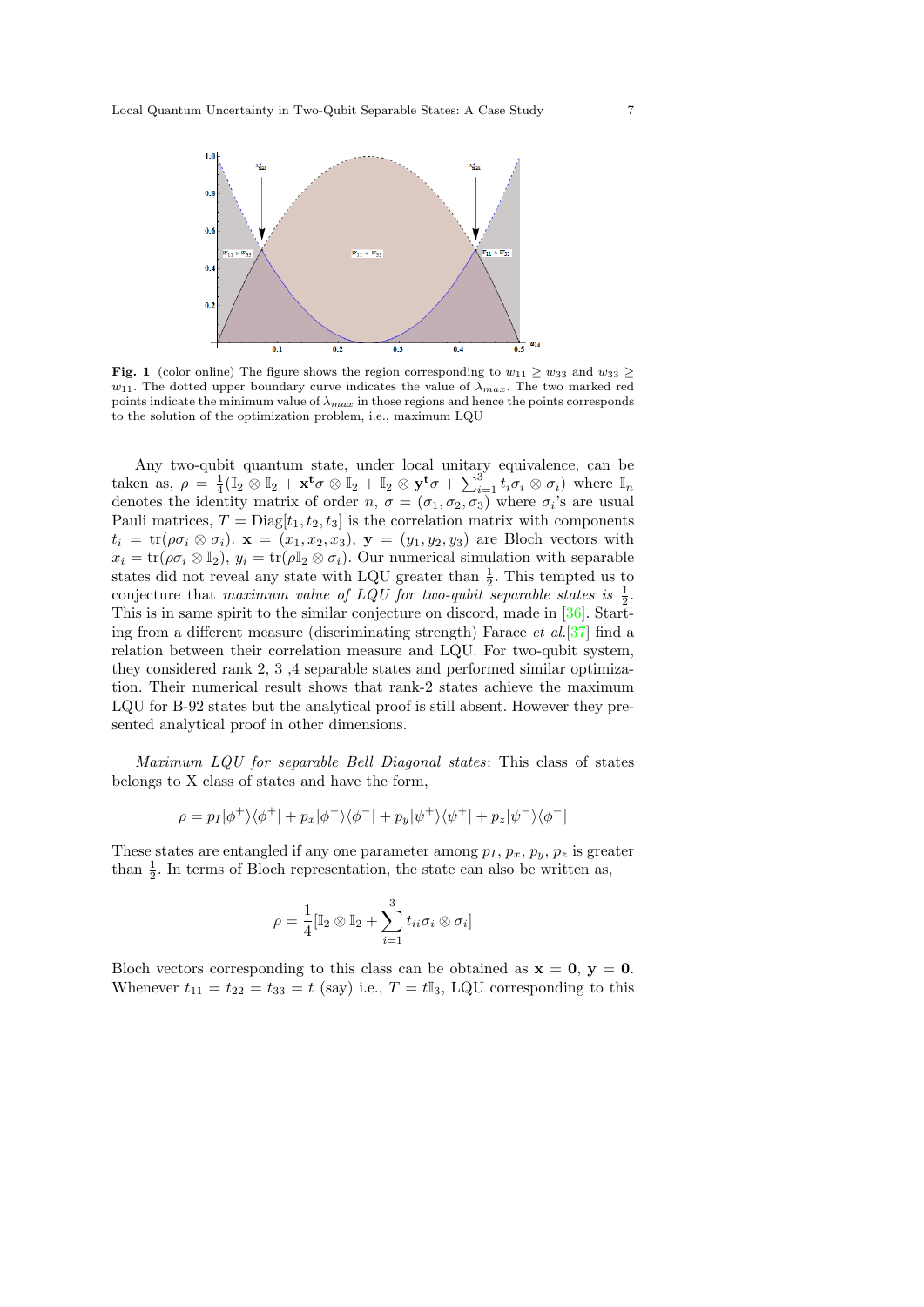class is,

$$
U_A(\rho) = 1 - \frac{1}{2}\sqrt{1+t} \left(\sqrt{1+t} + \sqrt{1-3t}\right)
$$

Maximum value of LQU can reach  $\frac{1}{3}$  in separable domain  $\left(-\frac{1}{3} \leq t \leq \frac{1}{3}\right)$ . If we consider any two of the  $t_{ii}$  are equal or when all  $t_{ii}$ 's are unequal, our numerical suggest that we can't reach more than  $\frac{1}{3}$  by separable Bell diagonal states.

*Dissonance*:  $\rho^* \equiv \rho_{AB}^*$  is a rank-2 separable state and it can be written as,  $\rho_{AB}^* = \lambda_0 |\phi_0\rangle\langle\phi_0| + \lambda_0 |\phi_0\rangle\langle\phi_0|$  where  $|\phi_0\rangle = a_0|00\rangle + b_0|11\rangle, |\phi_1\rangle = a_1|10\rangle + b_0|11\rangle$  $b_1|01\rangle$  are orthogonal states and the parameters are  $\lambda_0 = \lambda_1 = \frac{1}{2}$ ,  $a_0 = b_1 =$  $\frac{\sqrt{2+1}}{\sqrt{4+2\sqrt{2}}}$ ,  $a_1 = b_0 = \frac{1}{\sqrt{4+2\sqrt{2}}}$ . Its dissonance  $(D_A)$  can be easily obtained [\[38\]](#page-10-8) form the purified Koashi-Winter relation,

$$
D_A(\rho_{AB}^*) = S(\rho_A^*) - S(\rho_{AB}^*) + E_F(\rho_{BC}^*)
$$
\n(16)

 $E_F$  denotes the entanglement of formation, S denotes von Neumann entropy and dissonance is considered w.r.t. the measurement on party A. Let  $|\Psi^*_{ABC}\rangle =$  $\overline{\lambda_0}|\phi_0\rangle|0\rangle + \sqrt{\lambda_1}|\phi_1\rangle|0\rangle$  be a purification of the state  $\rho_{AB}^*$ . We can easily evaluate the reduced states  $\rho_{AB}^*$ ,  $\rho_{BC}^*$ ,  $\rho_A^*$  and obtain  $E_F(\rho_{BC}^*) = S(\rho_A^*) \approx 0.6$ ,  $S(\rho_{AB}^*) = 1$ . Hence,  $D_A(\rho_{AB}^*) = 0.20175$ . This value is in fact very large within separable states and it is higher than the dissonance of Werner class of states.

### 3 Behavior of maximal uncertain separable X-state in Entropic Uncertainty Relation

The role of maximally uncertain separable state can be investigated in connection to the tightness of entropic uncertainty relation. In the presence of quantum memory, entropic uncertainty relation was proposed by Berta et al. [\[39\]](#page-10-9) as,

$$
S(P|B) + S(Q|B) \ge -2\log_2 c(P,Q) + S(A|B)
$$
\n(17)

and later it was improved by Pati *et al.* [\[40\]](#page-10-10) as,

$$
S(P|B) + S(Q|B) \ge -2\log_2 c(P,Q) + S(A|B) +
$$
  
\n
$$
\max \{0, D_A(\rho_{AB}) - J_A(\rho_{AB})\}
$$
\n(18)

where  $\rho_{AB}$  is the initial state between quantum system A and quantum memory B.  $S(P|B)$  and  $S(Q|B)$  are the conditional von Neumann entropies of the state  $\rho_{AB}$  after measurement of the observable P and Q on A respectively and  $S(A|B) := S(\rho_{AB}) - S(\rho_B)$  is the quantum conditional entropy without measurement.  $c(P,Q) \equiv \max_{i,j} |\langle p_i | q_j \rangle|$  and  $\{p_i\}, \{q_j\}$  are the eigenvectors of the observables P and Q.  $D_A(\rho_{AB})$ ,  $J_A(\rho_{AB})$  denotes quantum discord and classical correlation of the state  $\rho_{AB}$  respectively and they are defined as,

$$
J_A(\rho_{AB}) = \max_{\{H_j^A\}} \left[ S(\rho_B) - S(\rho_{B|A}) \right] \tag{19}
$$

$$
D_A(\rho_{AB}) = I(\rho_{AB}) - J_A(\rho_{AB})
$$
\n(20)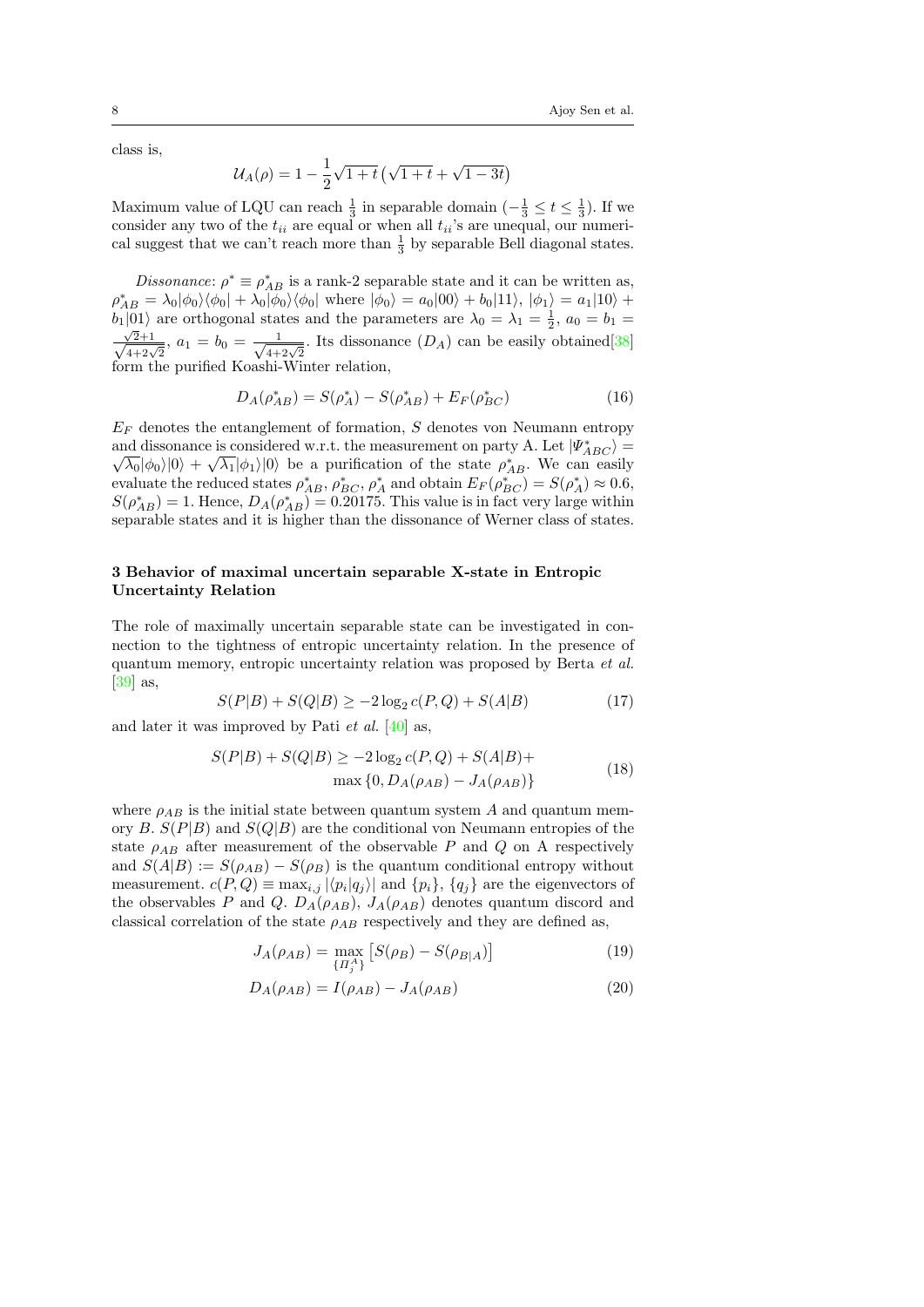

<span id="page-8-0"></span>Fig. 2 Nature of entanglement as measured by negativity N and uncertainty gap  $\Delta$  for the states χ. Both curve shows monotonic behavior. In fact maximum uncertainty gap is achieved at  $\epsilon = 1$ . Uncertainty gap increases as  $\epsilon \to 1$  but negativity decreases. At  $\epsilon \approx 0.714$ , both becomes equal and then negativity further decays to zero but  $\Delta$  increases up to its maximum.

maximum is taken over all projective measurement  $\{H_j^A\}$  on party  $A, S(\rho_{B|A})$ denotes the standard conditional entropy of the state obtained by the projective measurement on A[\[1\]](#page-9-0).

We define the sum of uncertainty  $S(P|B) + S(Q|B)$  as  $U_B^{P,Q}$  and the lower bound  $-2\log_2 c(P,Q) + S(A|B) + \max\{0, D_A(\rho_{AB}) - J_A(\rho_{AB})\}$  as  $L_B^{P,Q}$ . The difference  $\Delta^{P,Q} := U_B^{P,Q} - L_B^{P,Q}$  denotes a kind of uncertainty gap in a quantum state corresponding to the pair of observables  $P$  and  $Q$ . This quantity is obviously non-negative and may characterizes the discrepancy between uncertainty of the measurement outcomes of  $P$  and  $Q$  [\[41\]](#page-10-11). Maximally entangled states have  $\Delta^{\sigma_x,\sigma_z}=0$  corresponding to the maximally unbiased spin observables  $\sigma_r$  and  $\sigma_{\gamma}$ . We are interested in checking the status of this discrepancy around the state of maximal uncertainty. We will consider both separable and entangled states around  $\rho^*$ . We consider the mixed entangled state  $\chi$  =  $\epsilon \rho^* + (1 - \epsilon) |\phi^+\rangle\langle\phi^+|$ , where  $|\phi^+\rangle = \frac{|00\rangle + |11\rangle}{\sqrt{2}}$ . For this state, we have the conditional entropies  $S(Q|B) = \mathcal{H}(\{\frac{(2-\sqrt{2})\epsilon}{8}\})$  $\frac{\sqrt{2}}{8}, \frac{(2+\sqrt{2})\epsilon}{8}$  $\frac{\sqrt{2}\epsilon}{8}, \frac{4-(2+\sqrt{2})\epsilon}{8}$  $\frac{+\sqrt{2}\cdot\epsilon}{8}, \frac{4-(2-\sqrt{2})\epsilon}{8}$  $\frac{-\sqrt{2}}{8}\})-1$ and  $S(P|B) = \mathcal{H}(\{\frac{(2-\sqrt{2})\epsilon}{8}\})$  $\frac{\sqrt{2}}{8}, \frac{(2-\sqrt{2})\epsilon}{8}$  $\frac{\sqrt{2}}{8}, \frac{4-(2-\sqrt{2})\epsilon}{8}$  $\frac{8}{8}, \frac{8}{4-(2-\sqrt{2})\epsilon}$  $\frac{-\sqrt{2}}{8}\}$ ) – 1 corresponding to spin observables  $\sigma_x$  and  $\sigma_z$ .  $\mathcal{H}(\{p_i\})$  is the usual Shannon entropy of the probability distribution  $\{p_i\}$ . The uncertainty gap is monotonic as evident from the FIG. [2.](#page-8-0)  $\Delta^{\sigma_x, \sigma_z}$  obtains its highest value corresponding to  $\epsilon = 1$ , i.e.,  $\rho^*$  has maximum uncertainty gap from this class. Even if we consider the noisy mixed separable state  $p p^* + \frac{1-p}{4} \mathbb{I}$ , the state  $p^*$  shows the highest discrepancy.

#### 4 Conclusion

We have thus shown that among separable X states there is a unique state which attains the maximum value of LQU. The same state also attains the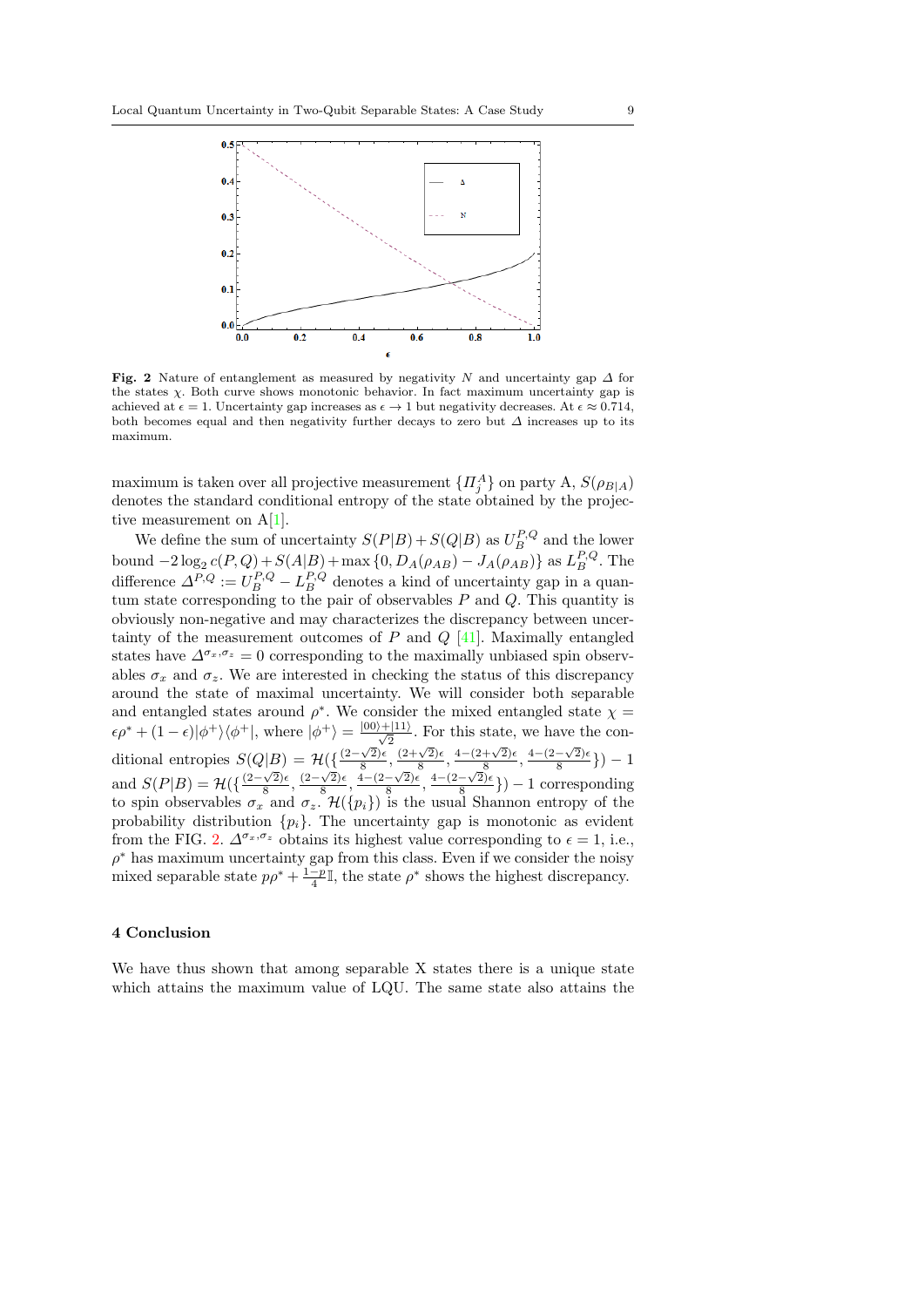maximum value of geometric discord among similar class of states. We believe that this result can be extended (based on our numerical exploration and also from the work of Farace et. al.) to whole separable class of states and in that case this value will be a good indicator of entanglement since the amount of uncertainty beyond the value  $\frac{1}{2}$  necessarily imply the existence of entanglement. We hope, our result will provide a limit that we can achieve by separable states in some other quantum information theoretic tasks or some protocols in near future.

Acknowledgements The author A. Sen acknowledges the financial support from University Grants Commission, New Delhi, India. The author D. Sarkar also acknowledges DST SERB for financial support.

#### References

- <span id="page-9-0"></span>1. Ollivier, H., Zurek, W.H. : Phys. Rev. Lett. 88, 017901 (2001).
- <span id="page-9-1"></span>2. Dakic, B., Vedral, V., and Brukner, C. : Phys. Rev. Lett. 105, 190502(2010).
- <span id="page-9-2"></span>3. Modi, K., Brodutch, A., Cable, H., Paterek, T., and Vedral, V. : Rev. Mod. Phys. 84, 1655 (2012).
- <span id="page-9-3"></span>4. Madhok, V., and Datta, A. : Phys. Rev. A 83, 032323 (2011).
- <span id="page-9-4"></span>5. Lanyon, B.P., Barbieri, M., Almeida, M.P., and White, A.G. : Phys. Rev. Lett. 101, 200501 (2008).
- <span id="page-9-5"></span>6. Passante, G., Moussa, O., Laflamme, R. : Phys. Rev. A 85, 032325 (2012).
- <span id="page-9-6"></span>7. Cui, J., Fan, H. : J. Phys. A: Math. Theor. 43 045305 (2010).
- <span id="page-9-7"></span>8. Dakic, B., Ole-Lipp, Y., Ma, X., Ringbauer, M., Kropatschek, S., Barz, S., Paterek, T., Vedral, V., Zeilinger, A., Brukner, C., Walther, P. : Nature Physics 8, 666-670 (2012). 9. Giorgi, G.L. : Phys. Rev. A 88, 022315 (2013).
- <span id="page-9-9"></span><span id="page-9-8"></span>10. Cavalcanti, D., Aolita, L., Boixo, S., Modi, K., Piani, M., and Winter, A. : Phys. Rev. A 83, 032324 (2011).
- <span id="page-9-10"></span>11. Madhok, V., Datta, A. : Phys. Rev. A, 83, 032323 (2011).
- <span id="page-9-11"></span>12. Chuan, T.K., Maillard, J., Modi, K., Paterek, T., Paternostro, M., and Piani, M. : Phys. Rev. Lett. 109, 070501 (2012).
- <span id="page-9-12"></span>13. Streltsov, A., Kampermann, H., and Bruß, D. : Phys. Rev. Lett. 108, 250501 (2012).
- <span id="page-9-13"></span>14. Li, B., Fei, S.-M., Wang, Z.-X., and Fan, H. : Phys. Rev. A 85, 022328 (2012).
- <span id="page-9-14"></span>15. Pang, C.-Q ., Zhang, F.-L ., Xu, L.-F., Liang, M.-L., and Chen, J.-L. : Phys. Rev. A 88, 052331 (2013).
- <span id="page-9-15"></span>16. Zhang, F.-L ., Chen, J.-L., Kwek, L. C., Vedral, V. : Scientific Reports 3, 2134 (2013).
- <span id="page-9-16"></span>17. Roa, L., Retamal, J. C., and Alid-Vaccarezza, M., : Phys. Rev. Lett. 107, 080401(2011).
- <span id="page-9-17"></span>18. Okrasa, M., and Walczak, Z. : Euro. Phys. Lett., 98, 40003 (2012).
- <span id="page-9-18"></span>19. Pirandola, S. : Sci. Rep. 4, 6956 (2014).
- <span id="page-9-19"></span>20. Gu, M., Chrzanowski, H.M., Assad, S.M., Symul, T., Modi, K., Ralph, T.C., Vedral, V., Lam, P.K. : Nature Physics 8, 671-675 (2012).
- <span id="page-9-20"></span>21. Girolami, D., Souza, A.M., Giovannetti, V., Tufarelli, T., Filgueiras, J.G., Sarthour, R.S., Soares-Pinto, D.O., Oliveira, I.S., Adesso, G. : Phys. Rev. Lett. 112, 210401 (2014).
- <span id="page-9-21"></span>22. Girolami, D., Tufarelli, T., Adesso, G. : Phys. Rev. Lett. 110, 240402 (2013).
- <span id="page-9-22"></span>23. Wigner, E.P., Yanase, M. M. : Proc. Natl. Acad. Sci. U.S.A. 49, 910-918 (1963).
- <span id="page-9-23"></span>24. Petz, D., Ghinea, C. : arXiv:1008.2417;
- <span id="page-9-24"></span>25. Paris, M.G.A. : Int. J. Quantum Inf. 07, 125 (2009).
- <span id="page-9-25"></span>26. Luo, S. : Proc. Am. Math. Soc., 132(3), 885–890 (2004).
- <span id="page-9-26"></span>27. Luo, S. : Phys. Rev. Lett. 91, 180403 (2003).
- <span id="page-9-27"></span>28. Bengtsson, I., and Zyczkowski, K. : Geometry of Quantum States: An Introduction to Quantum Entanglement (Cambridge University Press, Cambridge, England, 2006).
- <span id="page-9-28"></span>29. Sen, A., Bhar, A., and Sarkar, D. : Quantum Inf. Proc., 14(1), 269-285 (2014).